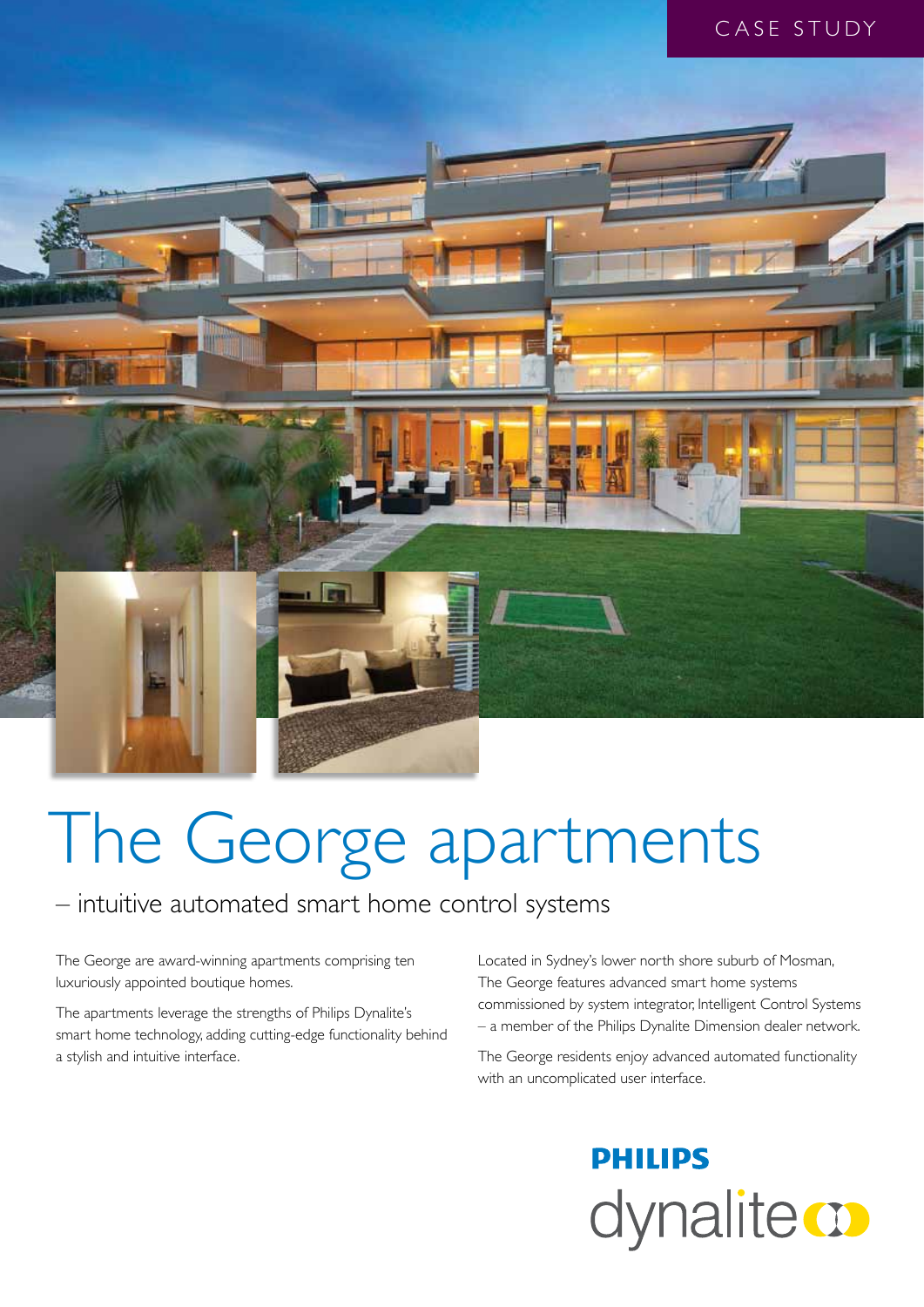### Client requirements

Targeted at a mature demographic market, The George apartments needed to feature smart home control systems capable of delivering a wide array of functionality – to maximise user comfort and convenience – while remaining simple to use. These systems also needed to be flexible enough to meet the specific individual needs of a broad base of residents and to be adaptable enough to match their changing requirements over time.

#### Functionality and simplicity

The perceived market for the apartments was for 'empty-nesters' or mature homeowners looking to

downsize, but not wishing to compromise on a comfortable and convenient standard of living. This market typically does not overly value a multitude of gadgets in their home, but instead appreciates a lighting control and automation system that performs well and – without being too limiting and most of all, is simple to operate.

The system needed to be able to accommodate different moods to enhance the ambience of various areas, it also had to highlight a number of architectural features – both within the apartments and in the external terraces and gardens.

### The Philips Dynalite solution

#### Developing a modular template

While each apartment is different, Philips Dynalite was able to develop a modular template for each suite. Lighting pathways and scenes were pre-planned. This model could then be replicated for each apartment, with slight adjustments made as necessary to accommodate different layouts. Working in this way dramatically reduced both the design, installation costs and commissioning.

#### Creating ambience with preset scenes

The lighting control solution incorporated a combination of dimming and switching in all areas, which are programmed as preset scenes to create a series of pathways and lighting moods. In the kitchens, for instance, there are five circuits of lighting, incorporating high-level concealed strip lighting, pendants, downlights, bench-lights and lights set into the

joinery. These can be activated simply at the press of a single button to deliver a pleasing ambience, without the need to manually adjust several different light levels.

#### Automated control adds to luxury experience

The lighting systems are controlled by a number of Philips Dynalite controllers. A typical apartment uses three leading-edge controllers for dimming, four relay controllers for switching and a multipurpose controller to achieve a combination of dimming and switching. In addition to switched lighting circuits, relay controllers are also used to control heated towel rails and exhaust fans in the bathroom, motorised blinds in the bedroom and living areas, and motorised awnings on the terraces. A timer clock in the system enables automatic activation of selected features, such as the heated towel rails and external lighting.

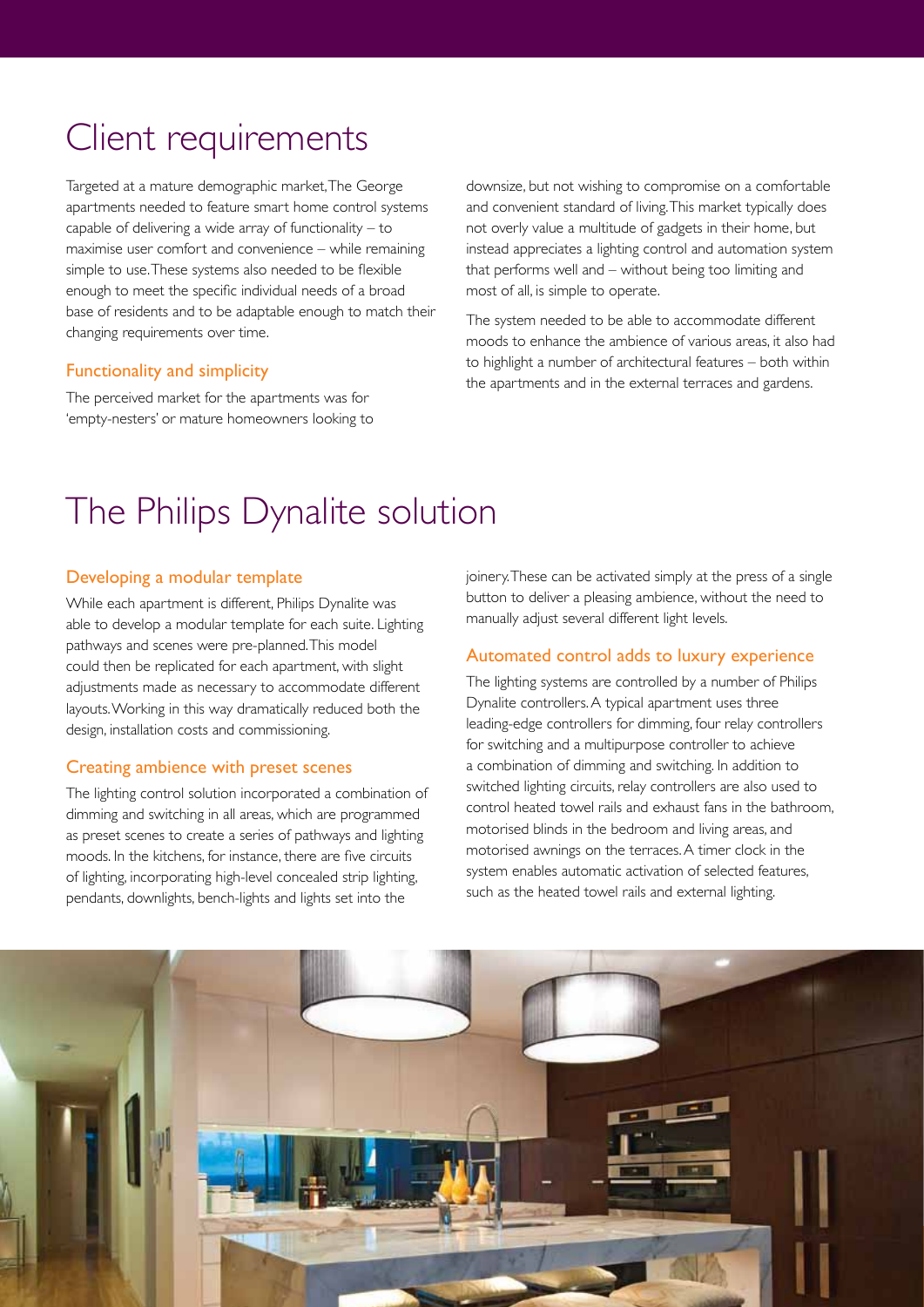### Products and technology used

#### Customised keypads front a sophisticated backbone

Philips Dynalite's sophisticated peer-to-peer communications serial bus network, DyNet, provides the backbone into which the various system controllers and interfaces are linked. User control is achieved through Philips Dynalite Revolution keypads, which are backlit and feature custom engraving to identify the function of each button. Control scenarios available were minimised on each user-interface panel, to maximise the size of the buttons and reduce clutter. All lighting and automation can also be controlled from the touchscreen panel located near the kitchen. This allows users to change presets for specific areas.

### Key client benefits

Overall, the end-result is a simple and stylish lighting and automation system that enhances the ambience and complements the building's stunning architecture.

It's an automated system that has preset lighting scenes with simple to use controls and the flexibility of further customisation through Philips Dynalite controls. The system also has the capability to control an array of integrated devices.

#### A lasting impression

One particular feature that has 'wowed' new residents is the 'good evening' feature. When occupants arrive home after dark, a single press of a button can light up a pathway from the front door to the living areas and to the master bedroom. Equally impressive is the 'goodbye' function that turns off all lights after a timed delay upon departure.

At night, convenience is assured by the ability to turn off all lighting-including the external garden/terrace lights – from a panel beside the bed, while another button on this panel activates a subdued-lighting pathway to the ensuite. A 'panic' button on the bedside panel switches lights on, can trigger an audible alarm and relay a remote alarm to an off-site monitoring facility. These features do not just enhance comfort and convenience, they also provide a welcome level of security and reassurance.



The simplicity of its solution and the levels of backup from the Philips Dynalite team make this the smart home control system of choice. 99 **"**